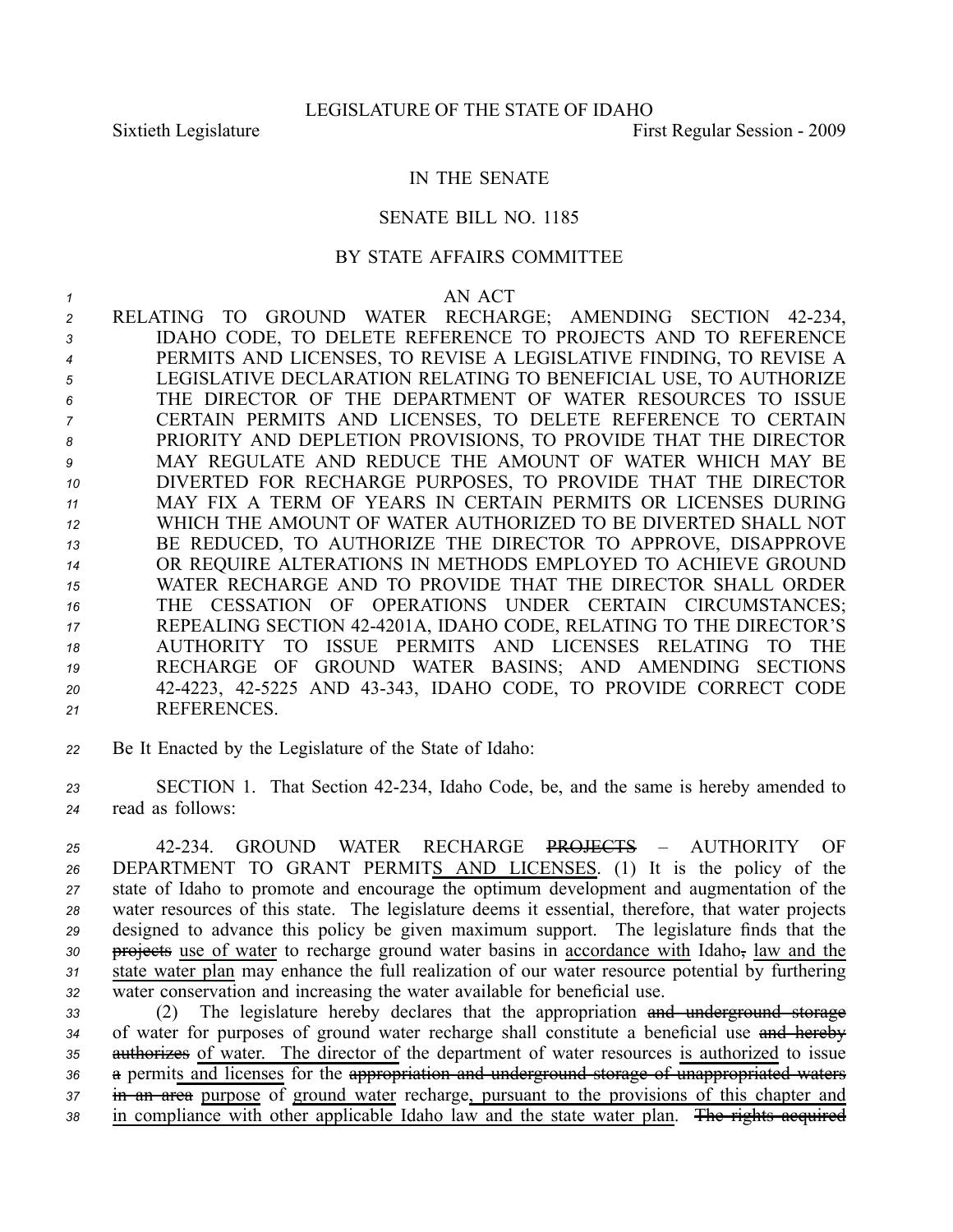pursuan<sup>t</sup> to any permit and license obtained as herein authorized shall be secondary to all prior perfected water rights, including those water rights for power purposes that may otherwise be subordinated by contract entered into by the governor and Idaho power company on October 25, 1984, and ratified by the legislature pursuan<sup>t</sup> to section 42203B, Idaho Code. Any right so granted shall be subject to depletion for surface storage or direct uses after <sup>a</sup> period of years sufficient to amortize the investment of the appropriator. (3) The director of the department of water resources may regulate the amount of water which may be diverted for recharge purposes and may reduce such amount, even though there is sufficient water to supply the entire amount originally authorized by permit or license. To facilitate necessary financing of an aquifer recharge project, the director may fix <sup>a</sup> term of years

*<sup>11</sup>* in the permit or license during which the amount of water authorized to be diverted shall not be *12* reduced by the director under the provisions of this subsection.

 (4) To ensure that other water rights are not injured by the operations of an aquifer recharge project, the director of the department of water resources shall have the authority to approve, disapprove or require alterations in the methods employed to achieve ground water recharge. In the event that the director determines that the methods of operation are adversely affecting existing water rights or are creating conditions adverse to the beneficial use of water under existing water rights, the director shall order the cessation of operations until such alterations as may be ordered by the director have been accomplished or such adverse effects otherwise have been corrected.

 (5) The legislature further recognizes that incidental ground water recharge benefits are often obtained from the diversion and use of water for various beneficial purposes. However, such incidental recharge may not be used as the basis for claim of <sup>a</sup> separate or expanded water right. Incidental recharge of aquifers which occurs as <sup>a</sup> result of water diversion and use that does not exceed the vested water right of water right holders is in the public interest. The values of such incidental recharge shall be considered in the managemen<sup>t</sup> of the state's water resources.

28 SECTION 2. That Section 42-4201A, Idaho Code, be, and the same is hereby repealed.

*<sup>29</sup>* SECTION 3. That Section 424223, Idaho Code, be, and the same is hereby amended to *<sup>30</sup>* read as follows:

 424223. CONTRACTS TO RECEIVE BENEFITS. Any privately owned electrical generating company, or any person or entity who has acquired or is in the process of acquiring <sup>a</sup> right to appropriate water downstream from the boundaries of the district may enter into <sup>a</sup> contract with the board of directors of the aquifer recharge district for the receipt of benefits from the district. The consideration to be paid by any company, person or entity so contracting shall be as specified in the contract. Approval of any such contract by the director of the department of water resources shall be required before the contract shall become effective.

 A contract executed and approved as herein provided may be used by the department of water resources as the basis for issuance of <sup>a</sup> permit to the electrical generating company or downstream appropriator for the appropriation and storage of such water as shall become available thereto as <sup>a</sup> result of the functioning of the district. Water appropriated under any such permit shall be deemed to be stored water and the use and manner of appropriation thereof shall be subject to all applicable limitations and restrictions imposed by law, including the